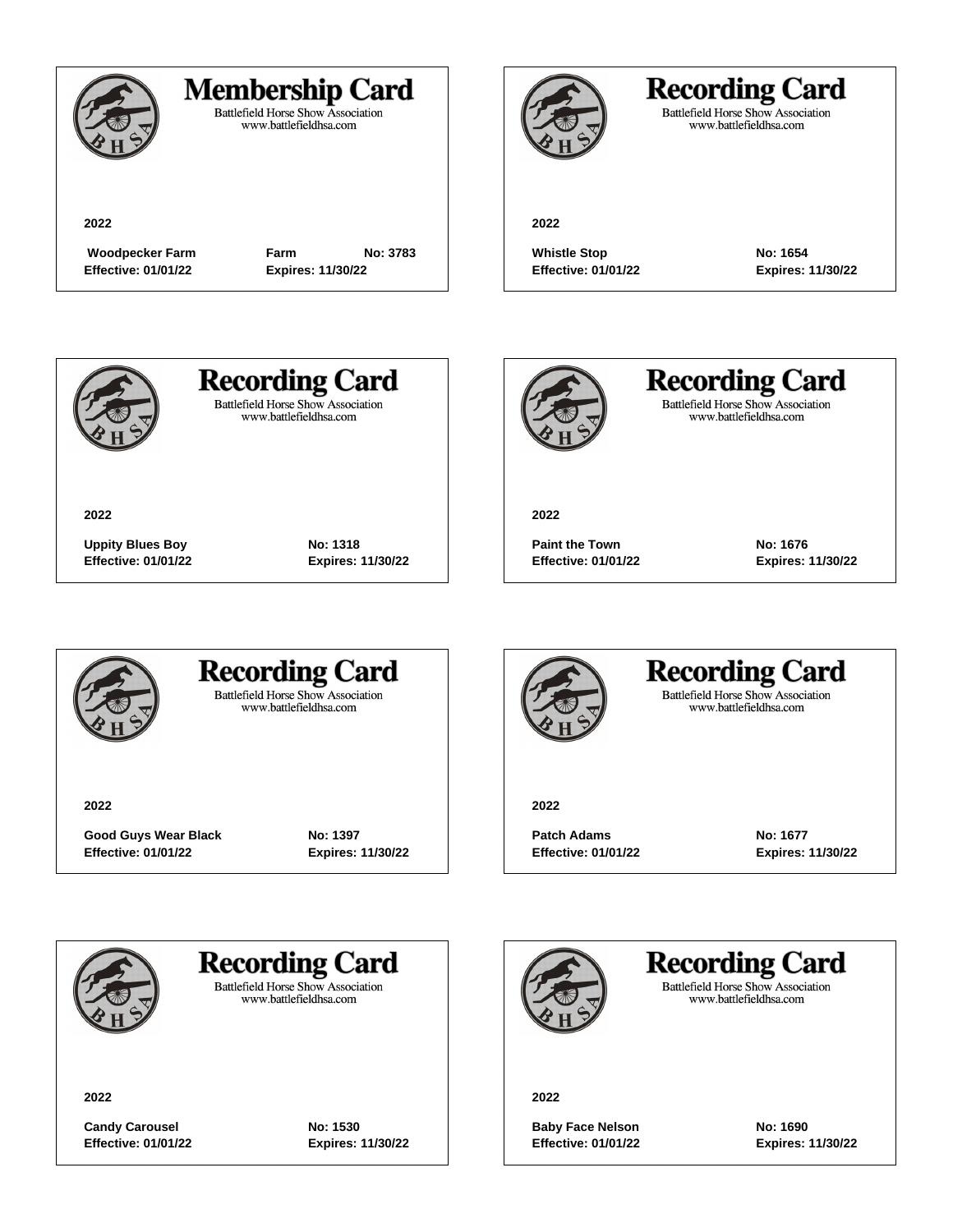

## **Recording Card**

Battlefield Horse Show Association<br>www.battlefieldhsa.com

**2022**

**Good Guys Wear White No: 1691 Effective: 01/01/22 Expires: 11/30/22**



## **Recording Card**

Battlefield Horse Show Association<br>www.battlefieldhsa.com

#### **2022**

Rock Steady **No: 2159 Effective: 01/01/22 Expires: 11/30/22**



**2022**

# **Recording Card**

**Battlefield Horse Show Association** www.battlefieldhsa.com

**Catherine Of Woodford No: 1887 Effective: 01/01/22 Expires: 11/30/22**



**Recording Card** Battlefield Horse Show Association<br>www.battlefieldhsa.com

**2022**

**Good Grief No: 2494 Effective: 01/01/22 Expires: 11/30/22**



### **Recording Card Battlefield Horse Show Association**

www.battlefieldhsa.com

**2022**

**Poetic Justice Mo: 1888 Effective: 01/01/22 Expires: 11/30/22**



#### **Recording Card Battlefield Horse Show Association** www.battlefieldhsa.com

**2022**

**Forever Dauntless No: 2495 Effective: 01/01/22 Expires: 11/30/22**



**Recording Card** 

**Battlefield Horse Show Association** www.battlefieldhsa.com

**2022**

**Christmas Belle No: 2081 Effective: 01/01/22 Expires: 11/30/22**

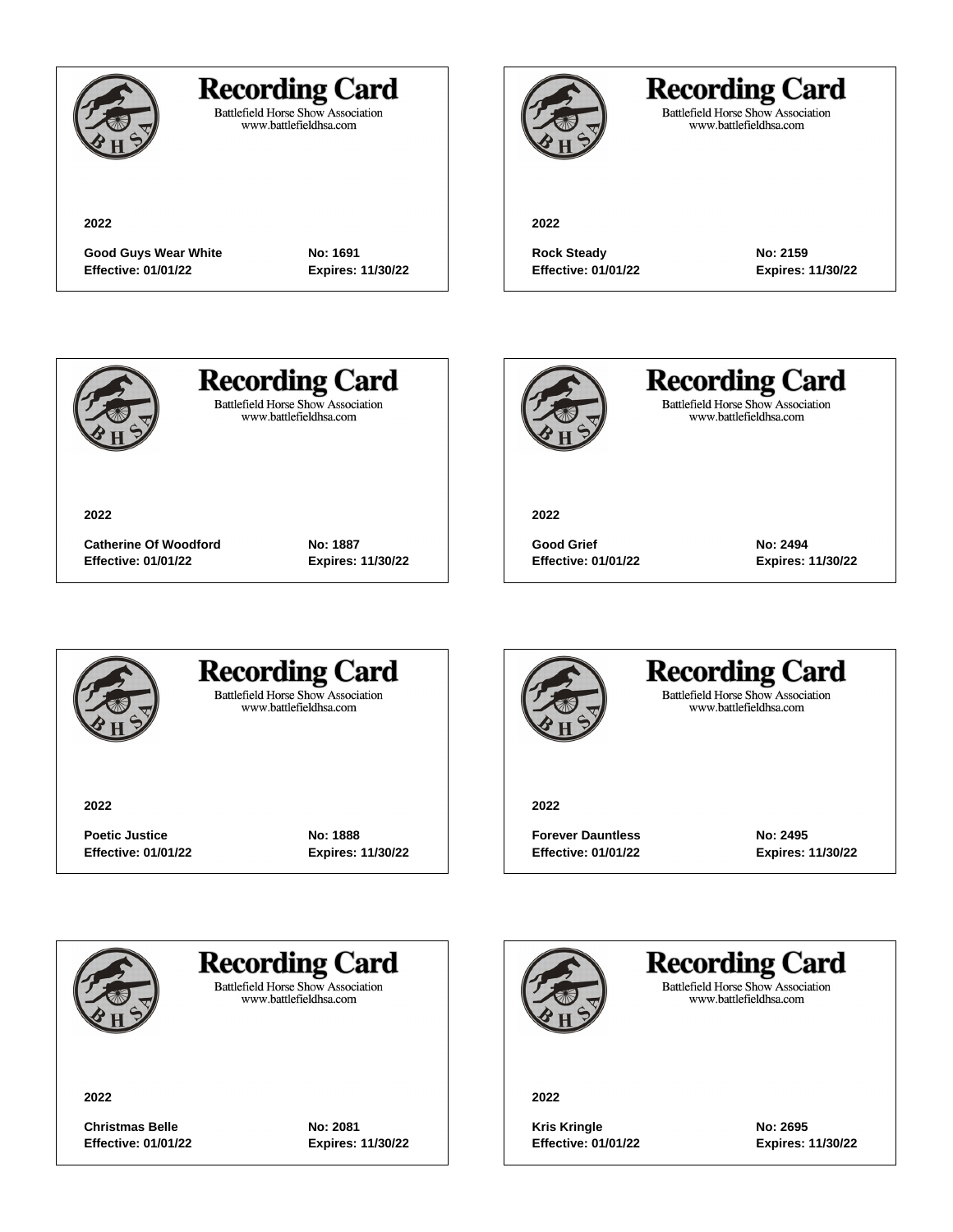

## **Recording Card**

Battlefield Horse Show Association<br>www.battlefieldhsa.com

**2022**

## **Recording Card**

Battlefield Horse Show Association<br>www.battlefieldhsa.com

**2022**

Little Stevie Wonder **No: 2696 Effective: 01/01/22 Expires: 11/30/22**

**Eye Candy No: 3052**

**Effective: 01/01/22 Expires: 11/30/22**



**2022**

# **Recording Card**

**Battlefield Horse Show Association** www.battlefieldhsa.com

**Meadowbrooks Secret Edition No: 2825 Effective: 01/01/22 Expires: 11/30/22**



**Recording Card** Battlefield Horse Show Association<br>www.battlefieldhsa.com

**2022**

**Checkmate No: 3149 Effective: 01/01/22 Expires: 11/30/22**



### **Recording Card Battlefield Horse Show Association**

www.battlefieldhsa.com

**2022**

**Mi Amigo Chico No: 3000 Effective: 01/01/22 Expires: 11/30/22**



### **Recording Card Battlefield Horse Show Association** www.battlefieldhsa.com

**2022**

**Red Star Rising**  No: 3248 **Effective: 01/01/22 Expires: 11/30/22**



## **Recording Card**

**Battlefield Horse Show Association** www.battlefieldhsa.com

**2022**

**Time & Tyme Again No: 3048 Effective: 01/01/22 Expires: 11/30/22**